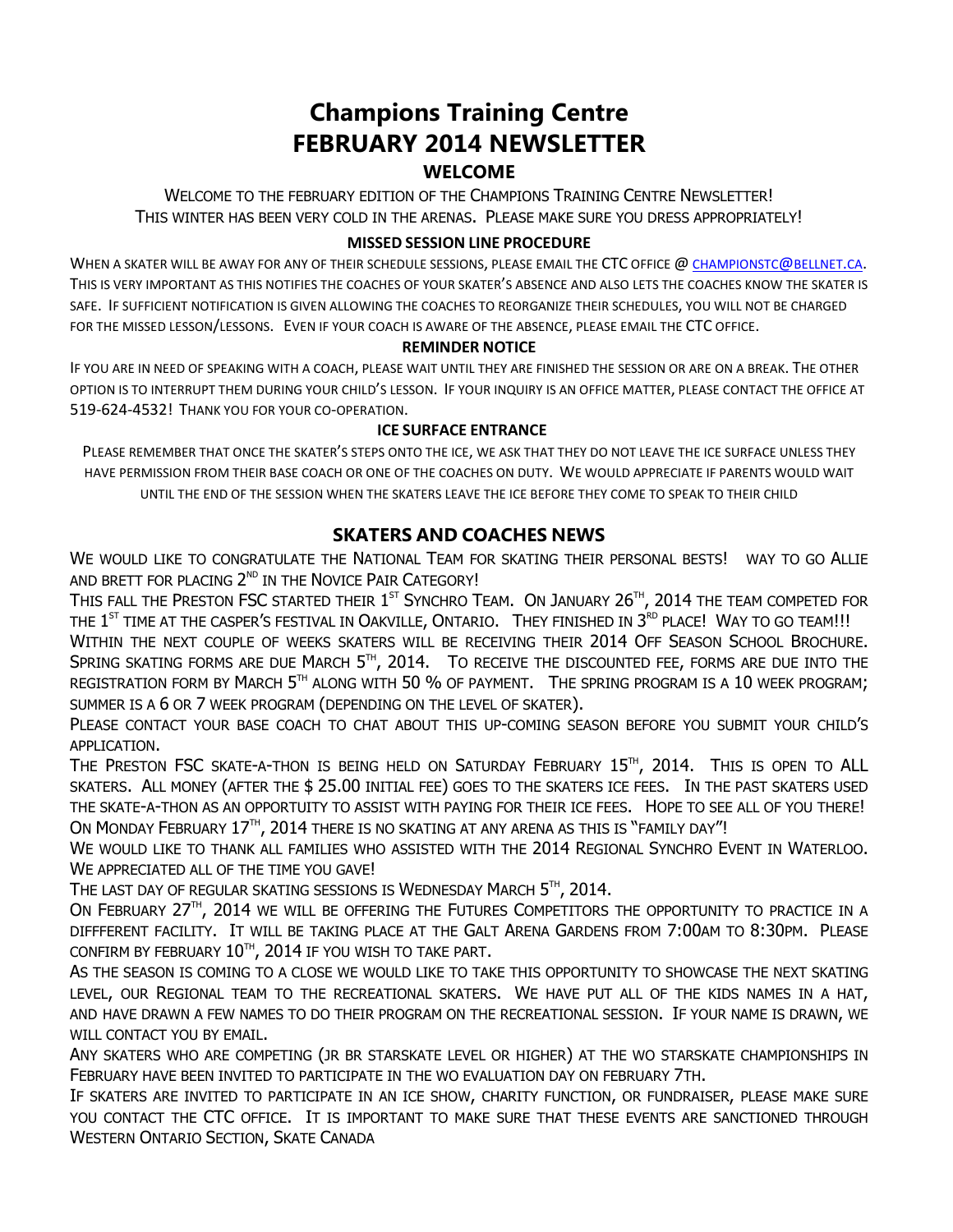#### **GALA 2014**

THE 2014 GALA IS UPON US! ON MARCH 22, 2014 THE SKATERS OF ALL LEVELS WILL BE PERFORMING IN OUR TWO SHOWS. THE SHOWS ARE AT 2:00PM AND 7:00PM. WE NEED PARENTS TO ASSIST WITH MANY PARTS OF THE SKATING SHOW. FOR MORE INFORMATION ON TASKS WE ARE NEEDING ASSISTANCE WITH, PLEASE VISIT THE PRESTON FSC WEBSITE @ **WWW.PRESTONFSC.COM**.

## **TEST DAY INFORMATION**

THE NEXT TEST DAY IS TENTATIVELY SCHEDULED FOR {EVALUATED TESTS – MARCH 6, 2014} FROM NOON TO 4:00PM AT THE PRESTON AUDITORIUM. ONCE THE FINAL TEST LIST IS ANNOUNCED FOR EACH TEST DAY, THE SKATERS WILL RECEIVE AN ENVELOPE FROM THE COACH THAT SUBMITTED THE TEST. THIS ENVELOPE IS DUE BACK INTO THE TEST BOX (LOCATED IN THE STORAGE ROOM IN HESPELER ARENA OR IN THE PRESTON CLUB OFFICE) ONE WEEK BEFORE TEST DAY. PLEASE MAKE SURE YOU FILL OUT ALL OF THE REQUESTED INFORMATION IE: SKATE CANADA NUMBER. MORE INFORMATION TO FOLLOW.

## **IMPORTANT DATES**

| FEBRUARY 7-9, 2014       | <b>DENNIS SILVERTHORNE COMPETITION</b>         |
|--------------------------|------------------------------------------------|
| FEBRUARY 5, 2014         | WO STARSKATE CHAMPIONSHIPS EVALUATION          |
| <b>FEBRUARY 15, 2014</b> | <b>PFSC SKATE-A-THON</b>                       |
| <b>FEBRUARY 17, 2014</b> | NO SKATING - FAMILY DAY                        |
| <b>FEBRUARY 17, 2014</b> | NO TICKET ICE                                  |
| FEBRUARY 21 - 23, 2014   | <b>WESTERN ONTARIO STARSKATE CHAMPIONSHIPS</b> |
| FEB 27 - MAR 2, 2014     | <b>ONTARIO WINTER GAMES</b>                    |
| MARCH 1, 2, 2014         | <b>FUTURES COMPETITION</b>                     |

## **PRO-SHOP**

AT THE CTC OFFICE WE OFFER A NUMBER OF SKATING SUPPLIES! IF YOU REQUIRE TIGHTS, LACES – WHITE OR BLACK, CLEAR SKATE TAPE, BLADE COVERS, TWISTERS, SKATE GUARDS OR GEL PADS YOU CAN PURCHASE THEM FROM US. IT'S VERY EASY – JUST PHONE 519-624-4532, PLACE YOUR ORDER AND WE WILL BRING IT TO THE ARENA FOR YOU!

### **OFF-SEASON SCHOOL 2014 - RECOMMENDATIONS**

### **COMPETITIVE SKATERS:**

SESSIONS ARE CONSIDERED PACKAGES AS THEY DO GENERAL SESSIONS, STROKING, CONDITIONING AND FLEXIBILITY CLASSES AS PART OF THEIR TRAINING DAY.

NOVICE, JUNIOR AND SENIOR SINGLES AND PAIRS 5 AFTERNOON PACKAGES AND TWO MORNING PACKAGES

PRE-NOVICE SINGLES SKATERS 5 AFTERNOON PACKAGES MINIMUM

JUVENILE SKATERS 4 AFTERNOON PACKAGES MINIMUM

#### **REGIONAL SKATERS**:

JUNIOR BRONZE AND HIGHER STARSKATE 4 – 5 DAYS PER WEEK

PRELIMINARY